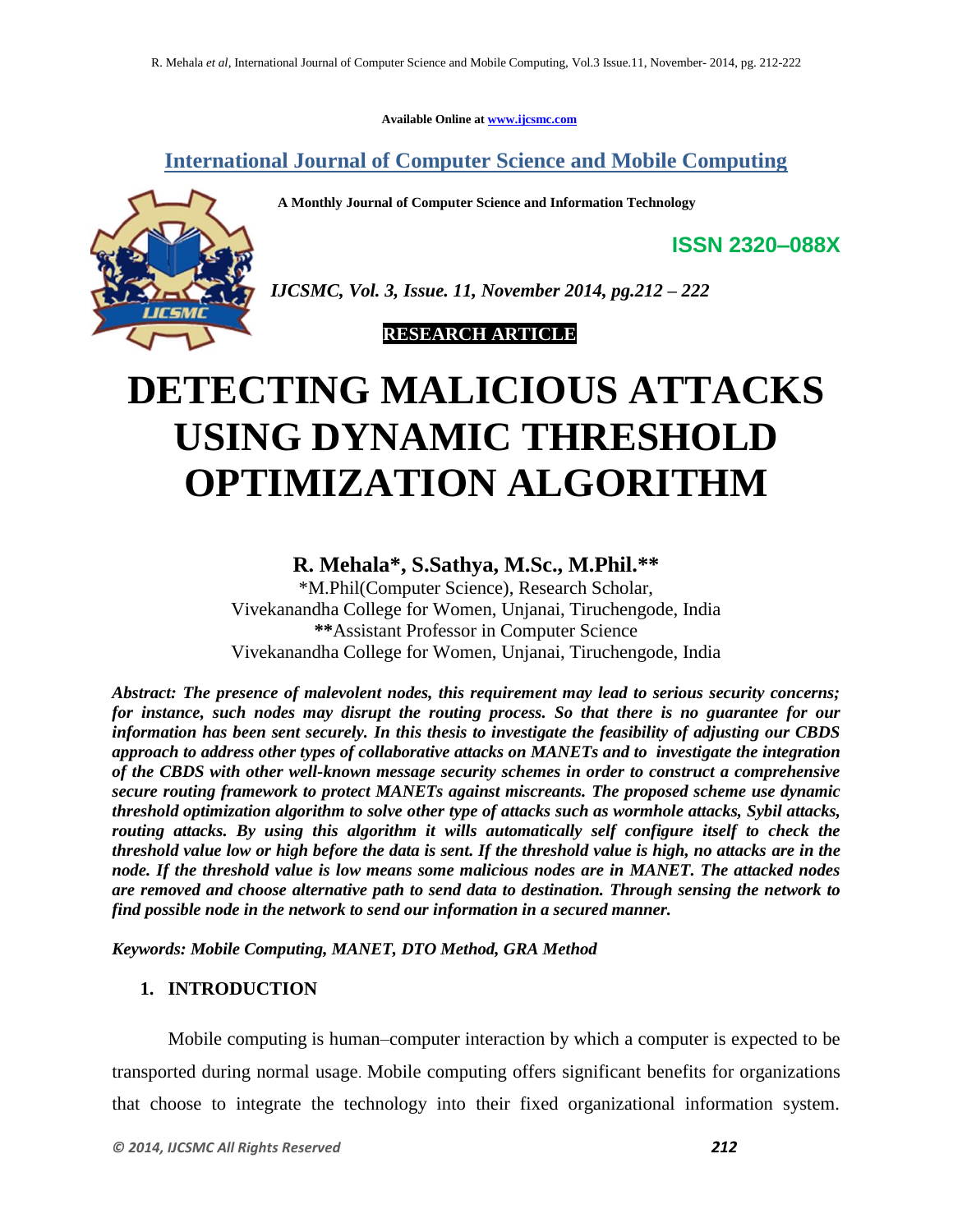Mobile computing is made possible by portable computer hardware, software, and communications systems that interact with a non-mobile organizational information system while away from the normal, fixed workplace. Mobile computing is a versatile and potentially strategic technology that improves information quality and accessibility, increases operational efficiency, and enhances management effectiveness.

Mobile Ad-hoc networks (MANET) are self configuring and self-organizing multi hop wireless networks where, the network structure changes dynamically. In a MANET nodes (hosts) communicate with each other via wireless links either directly or relying on other nodes as routers. The nodes in the network not only acts as hosts but also as routers that route data to/from other nodes in network The operation of MANETs does not depend on preexisting infrastructure or base stations. Network nodes in MANETs can move freely and randomly.

#### **ROUTING ATTACKS IN MANETS**

Routing plays a very important role in MANETS. It can also be easily misused, leading to various types of attack in the network. Routing protocols in general are more easily attacked by malicious nodes. These protocols are usually not designed with security function and often they are very vulnerable to node misbehavior attacks. It is true for MANET routing protocols because they are designed for minimizing the level of overhead and for allowing every node to participate in the routing process.

Various routing attacks caused by attackers in MANET are:

#### **Black Hole Attack**

In this attack a malicious node makes use of routing protocols to misrepresents that it having the shortest and fresh enough route to destination without checking the availability of routes and drops data packets without forwarding further, thereby degrading network performance.

#### **Wormhole Attack**

In a wormhole attack, an attacker receives packets at one end point in the network, tunnels data packets to another end point in the network, and then replays them into the network from that point. This tunnel between these end points cause two colluding attacks is known as a wormhole.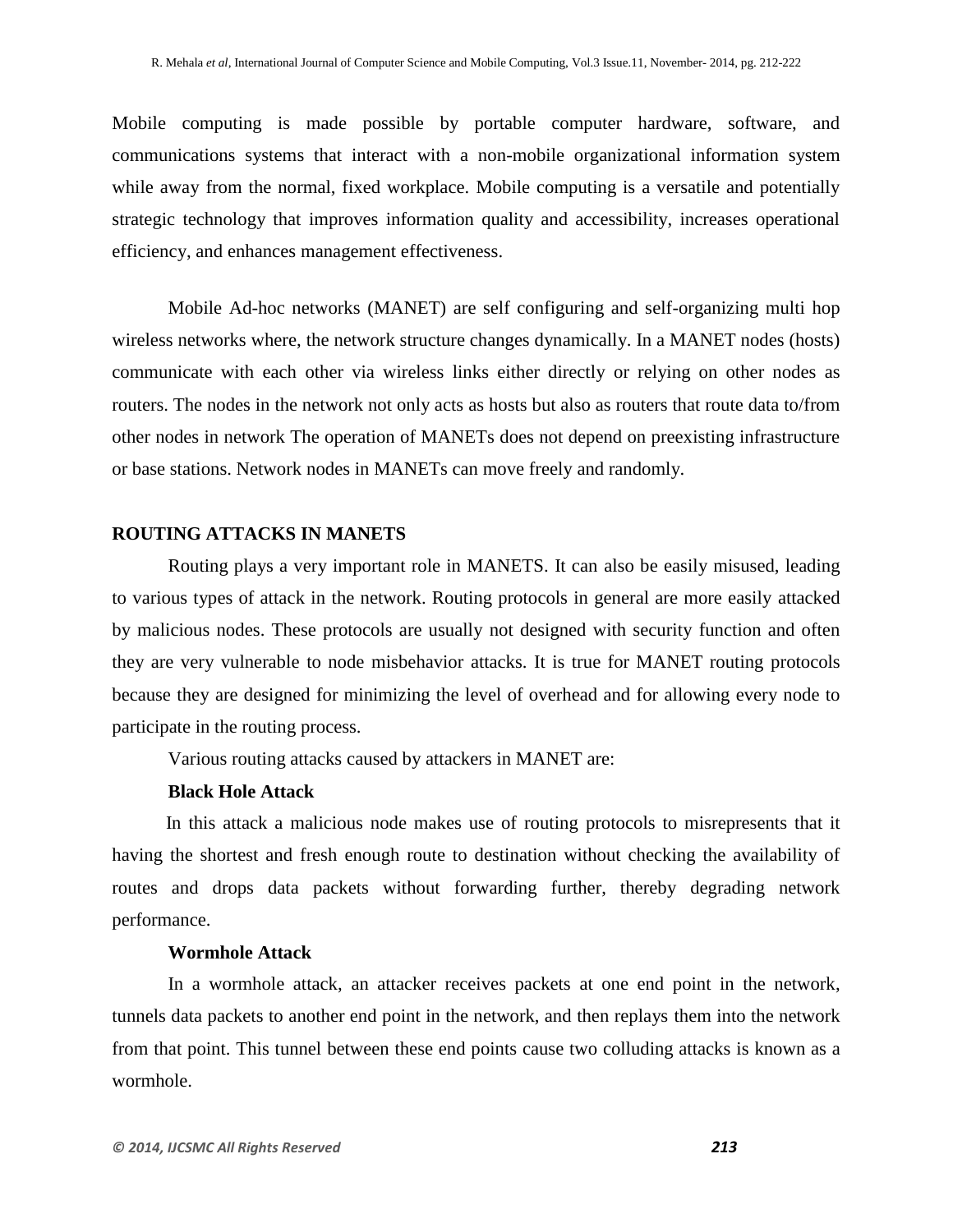## **Replay Attack**

An attacker which performs a replay attack is retransmitted the valid data repeatedly to cause network routing traffic that has been captured previously. This attack usually aims at the freshness of routes.

#### **2. LITERATURE SURVEY**

Jing Deng, Varshney.P.K, Balakrishnan.K The basic idea of the 2ACK scheme is to send two-hop acknowledgment packets in the opposite direction of the routing path. To reduce extra routing overhead, only a few of the received data packets are acknowledged in the 2ACK scheme. M. Nagaratna, V. Kamakshi Prasad, Raghavendra Rao This paper proposes the comparison of ODMR and PUMA protocol. As per the simulation results PUMA is better than ODMR. The primary goal of an ad hoc network routing protocol is to provide an efficient route establishment between a pair of nodes so that messages may be delivered in a timely manner. Route construction should be done with a minimum of overhead and bandwidth consumption. A.W. Moore and D. Zuev With the widespread use of mobile devices, the users of Mobile Ad hoc network (MANET) become increasingly more, which results the rapid development of the technology. Due to MANET don't need the infrastructure, it can deploy fast and conveniently in any environment. Because of its easy deployment features, in addition to used in personal area networks, home area networks and so on. Specially, MANET suit for military operations and the emergent disasters rescue that need to overcome terrain and special purpose in urgent. However the dynamical network topology of MANET, infrastructure-less property and lack of certificate authority make the security problems of MANET need to pay more attention.

#### **3. METHODOLOGY**

#### **3.1 DTO METHOD**

Dynamic Threshold Optimization (DTO) adaptively "compresses" the decision space (DS) in a global search and optimization problem by bounding the objective function. DTO is universally applicable, and the author believes it may be a novel approach to global search and optimization.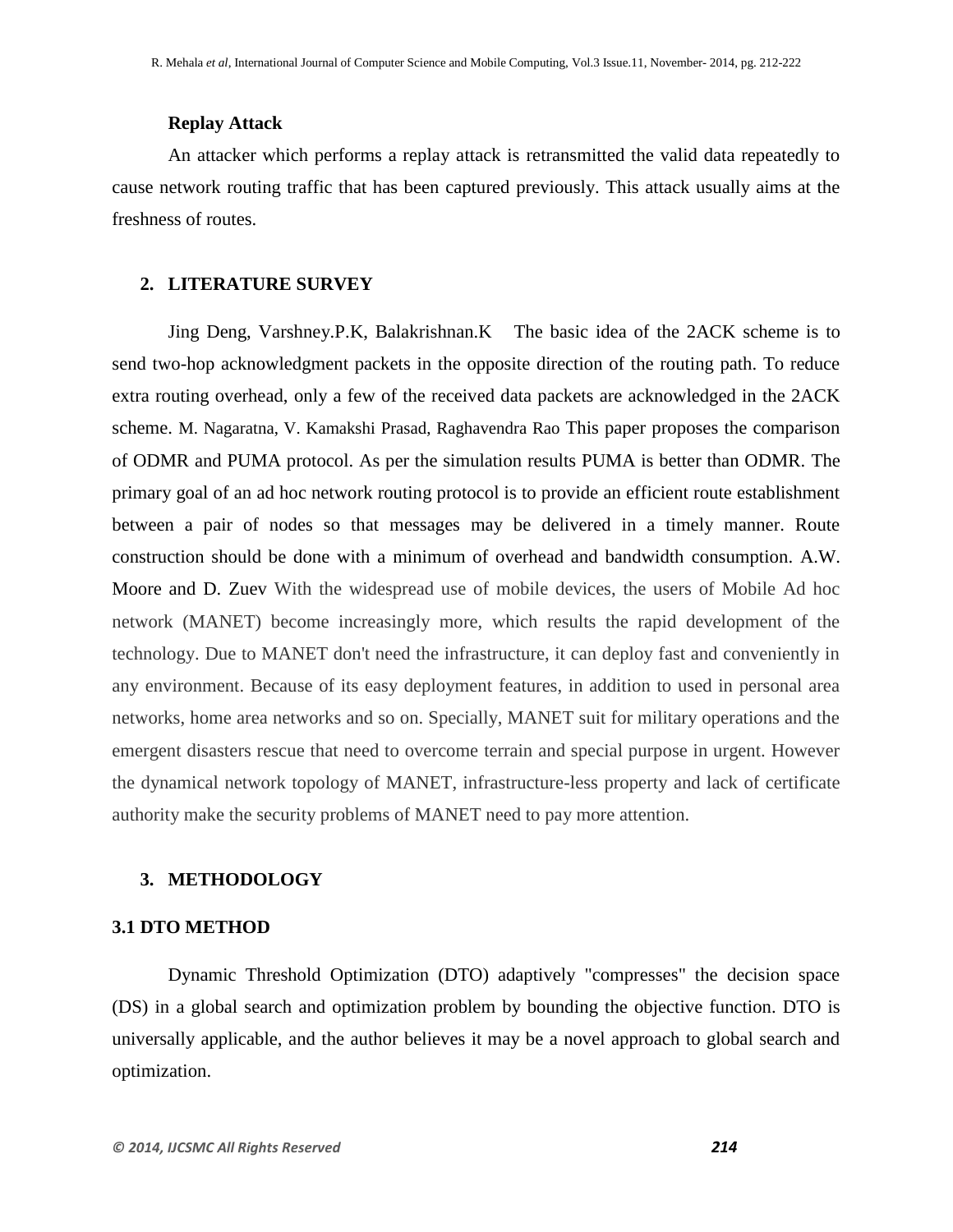The thresholds are unsuitable for an environment with dynamic and unpredictable workloads, in which different types of applications can share a physical resource. The system should be able to automatically adjust its behavior depending on the work load patterns exhibited by the applications. Therefore, a novel technique for auto-adjustment of the utilization thresholds based on a statistical analysis of the historical data collected during the lifetime of VMs.

The CPU utilization created by each VM can be described by a random variable (uj) with a particular distribution, which persists at least over some recent period of time. In this case, the CPU utilization of a host can be represented by a random variable (Ui), which is a sum of utilizations by m VMs allocated to this host. The distributions created by dierent VMs are dierent, the distribution of the host's utilization is approximately normal and can be modeled by the t-distribution.

It cannot predict the CPU utilization of a physical node in the future to calculate characteristics of the distribution over some recent period of time, such as the sample mean (Ui) and standard deviation (sUi ).

$$
\overline{U_i} = \sum_{j=1}^m \overline{u_j}, \qquad s_{U_i} = \sqrt{\sum_{j=1}^m s_{u_j}^2}
$$

The advantage of collecting the data for each VM separately and then using the summation is that a VM is migrated together with the data of its resource usage and the data will be actual even after a VM migration. Using this information and the inverse cumulative probability function for the t-distribution (tinvn(P)), it is possible tond out an interval of the CPU utilization, which will be reached with a low probability.

The upper utilization threshold (Tui ) for each host i preserving this amount of spare CPU capacity dined by the lower (Pul) and upper (Puu) limits of the probability interval as shown in (6), where n is the number of data points collected, and  $n \square$  1 represents the degrees of freedom for the t-distribution. a low probability (e.g. 5%). The upper utilization threshold (Tui ) for each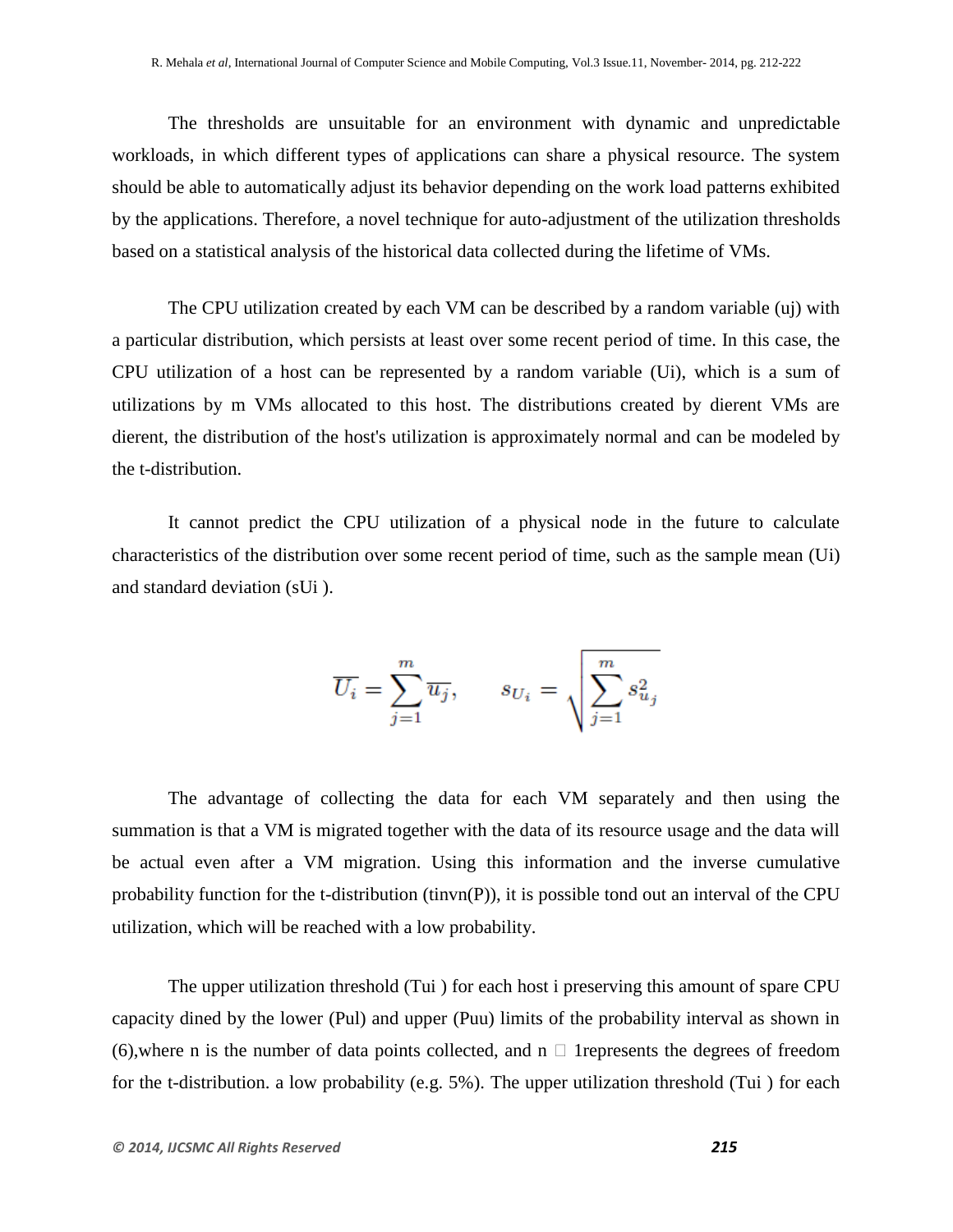host i preserving this amount of spare CPU capacity denied by the lower (Pul) and upper (Puu) limits of the probability interval, where n is the number of data points collected, and n - 1 represents the degrees of freedom for the t-distribution.

$$
T_{u_i} = 1 - ((t_{inv_{n-1}}(P_{uu}) \cdot s_{U_i} + \overline{U_i})
$$

$$
- (t_{inv_{n-1}}(P_{ul}) \cdot s_{U_i} + \overline{U_i}))
$$

The lower threshold is calculated in a similar way; however, the deference is that a single value is obtained for all the hosts in the system. The idea is to determine the hosts that have lower utilizations relatively to the average value across all the nodes. To tackle the case when all the hosts have low CPU utilizations and to introduce a limit (Ul) to cap the decrease of the lower utilization threshold. In our previous have found the value  $UI = 30\%$  to be elective for the lower threshold.

$$
\overline{U} = \frac{1}{N} \sum_{i=1}^{N} \overline{U_i}, \qquad s_U = \frac{1}{N} \sqrt{\sum_{i=1}^{N} (\overline{U_i} - \overline{U})^2},
$$

$$
T_l = \begin{cases} \overline{U} - t_{inv_{n-1}}(P_l) \cdot s_U, & \text{if } < U_l, \\ U_l, & \text{otherwise.} \end{cases}
$$

The reallocation algorithm using the dynamic thresholds (DT) to find threshold value. For the DT algorithm apply the MM policy for VM selection, as in previous work it has shown the superiority over the alternatives. The complexity of the algorithm is proportional to the sum of the number of non over-utilized host plus the product of the number of over-utilized hosts and the number of VMs allocated to these over-utilized hosts.

#### **3.2 GRA METHOD**

A greedy routing anti void protocol is proposed to solve the void problem with increased routing efficiency by exploiting the boundary finding technique for the unit disk graph. A greedy anti-void (GRA) protocol is proposed to guarantee packet delivery with increased routing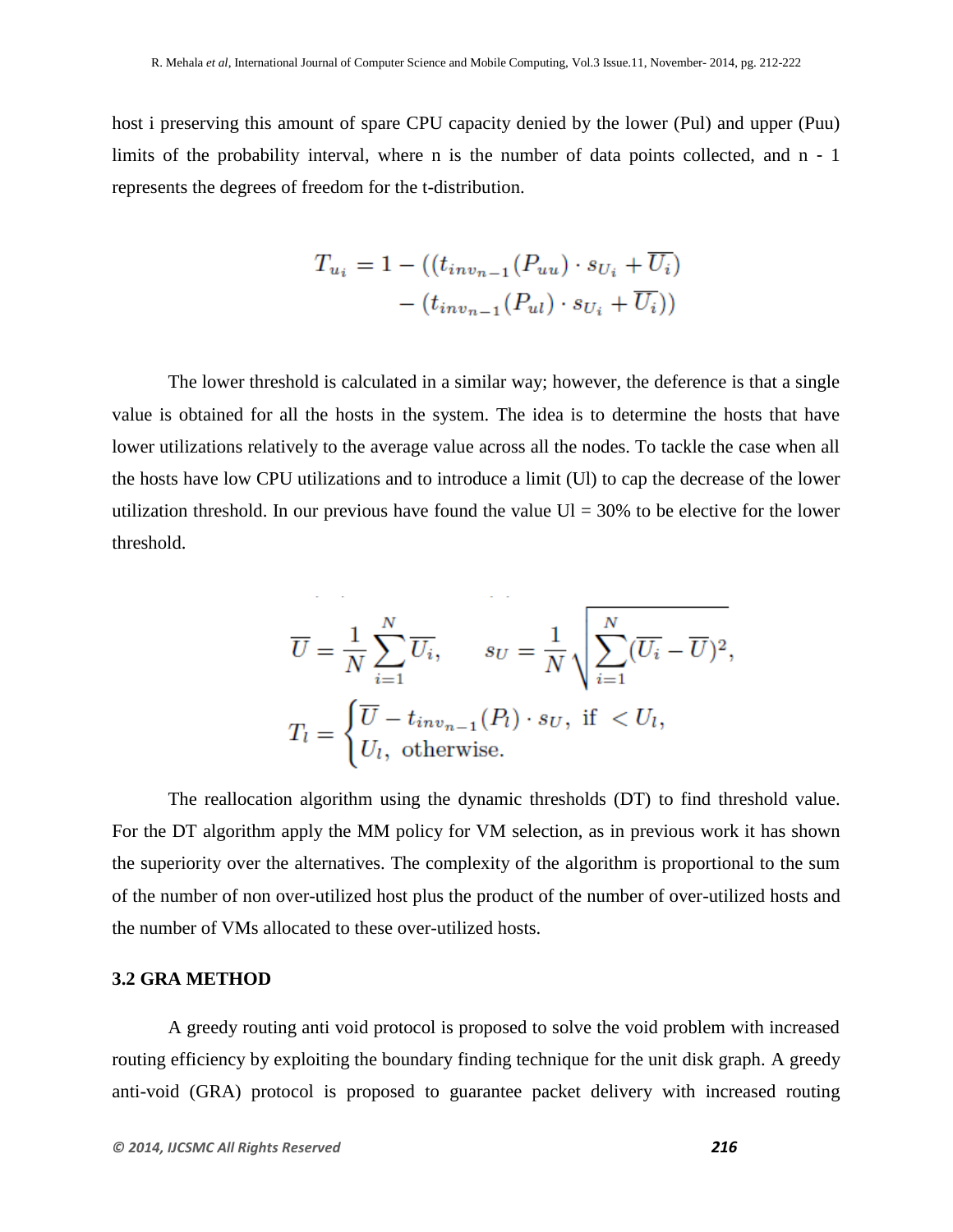efficiency by completely resolving the void problem based on the UDG setting. The GRA protocol is designed to be a combination of both the conventional GF algorithm and the proposed rolling-ball UDG boundary traversal (RUT) scheme. The GF scheme is executed by the GAR algorithm without the occurrence of the void problem, while the RUT scheme is served as the remedy for resolving the void problem, leading to the assurance for packet delivery. The GRA protocol to further enhance the routing performance with reduced communication overhead.

#### **Greedy Forwarding**

In the first mechanism, all data packets are forwarded to an adjacent neighbor that is geographically positioned closer to the intended destination. This mechanism is known as greedy forwarding. The forwarding is done on a packet to packet basis. Hence, minimal state Information is required to be retained by all nodes. It makes protocol most suitable for resource starved devices. However, this mechanism is susceptible to failure in situations where the distance between forwarding node and final destination is less than the distance between the forwarding node's adjacent neighbors and destination.

The performance of greedy routing for networks by providing bounds on the average delay and the average number of packets in the system for the dynamic routing problem. In this model packets are generated at each node according to a poisson process, and each packet is sent to a destination chosen uniformly at random. Our bounds are based on comparisons with computationally simpler queuing networks, and the methods used are generally applicable to other network systems.

#### **4. EXPERIMENTS AND RESULTS**

There are two flavors of Attacker attacks. In the first one, an attacker creates new identity while discarding its previously created one; hence only one identity of the attacker is up at a time in the network. This is also called a join-and-leave or whitewashing attack and the motivation is to clean-out any bad history of malicious activities.

This attack potentially promotes lack of accountability in the network. In the second type of attacker attack, an attacker concurrently uses all its identities for an attack, called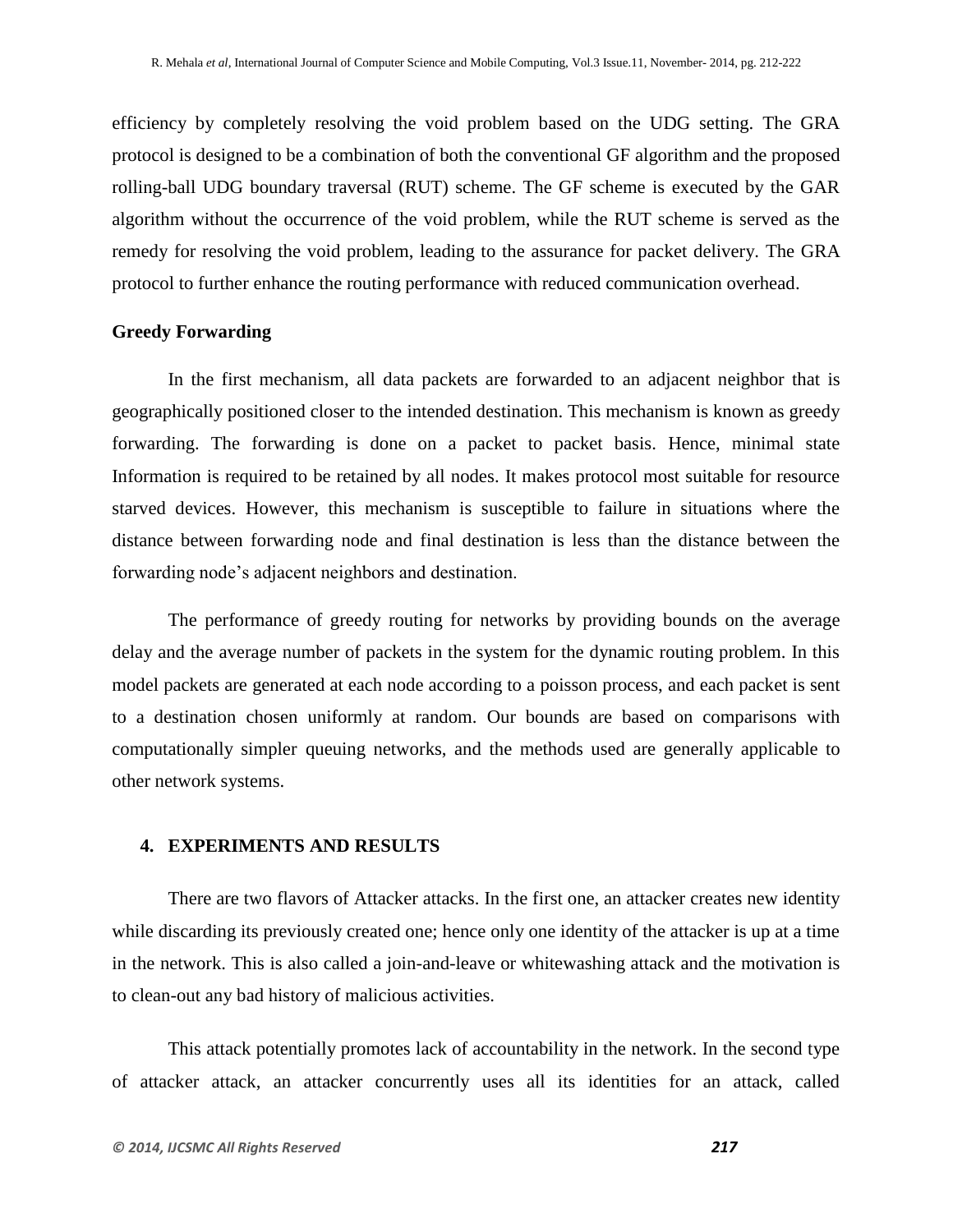simultaneous attacker attack. The motivations of this attack is to cause disruption in the network or try to gain more resources, information, access, etc. than that of a single node deserves in a network.

To setup our detection threshold based on the maximum speed of the network; assuming that no node can move faster than this maximum speed. This threshold will make the distinction because the first DTO from newcomers, if greater than the threshold imply abnormal entry into the neighborhood. Now the question becomes, which speed should adopt as the upper bound for our detection threshold. To answer this question and for clarity purposes, its logically partition the radio range of node A into two zones: a gray zone and a white zone.

The partitioning is based on the speed-based detection threshold. If the incorporate various speed-based thresholds, it would become clear that higher speed thresholds produce wider gray zones. Whitewashing in this area cannot be detected, since the first appearance (or acknowledgment) of a node in the gray zone would usually represent a normal entry into the radio range of the node.

The intrusion detection is defined as a mechanism for a WSN to detect the existence of inappropriate, incorrect, or anomalous moving attackers. In this module check whether the path is authorized or unauthorized.



Malicious Node Ratio **Effect of Malicious Node on Packet Delivery Ratio**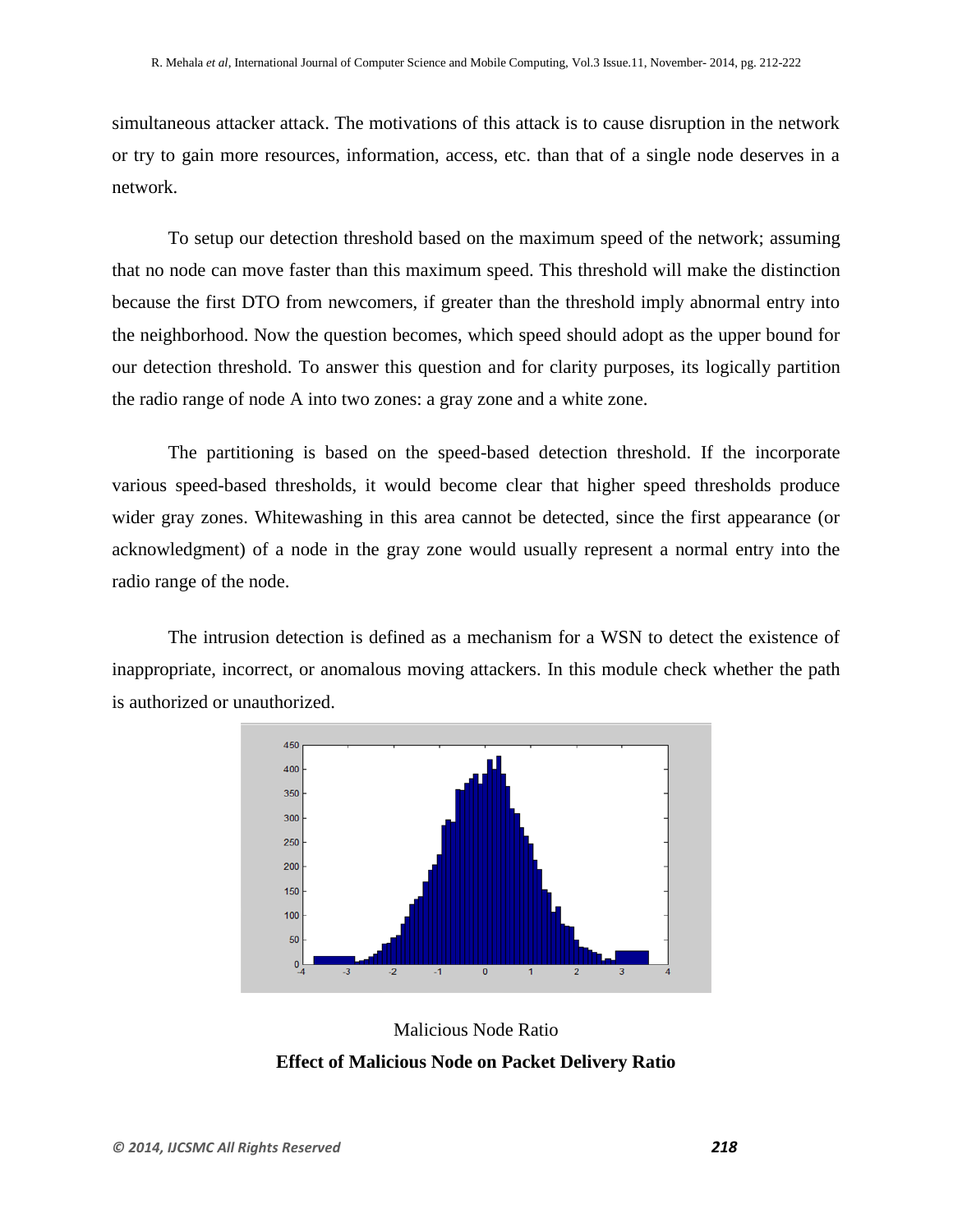During simulation time the events are traced by using the trace files. The performance of the network is evaluated by executing the files. The events are recorded into trace files while executing record procedure. In this procedure, to trace the events like packet received, Packets lost, Last packet received time etc. These trace values are write into the trace files.



#### **Packet Delivery Ratio**

AODV is a reactive routing protocol that does not require maintenance of routes to destination nodes that are not in active communication. Instead, it allows mobile nodes to quickly obtain routes to new destination nodes. Every mobile node maintains a routing table that stores the next hop node information for a route to the destination node. When a source node wishes to route a packet to a destination node, it uses the specified route if a fresh enough route to the destination node is available in its routing table.

Here node from source to destination it will select the proper route and start to transmit the packets via intermediate nodes in the acknowledgement scheme. After packets received the destination, it will send the acknowledgment to the destination. If the source doesn't receive the acknowledgment source will decide may intruder attacks the intermediate node.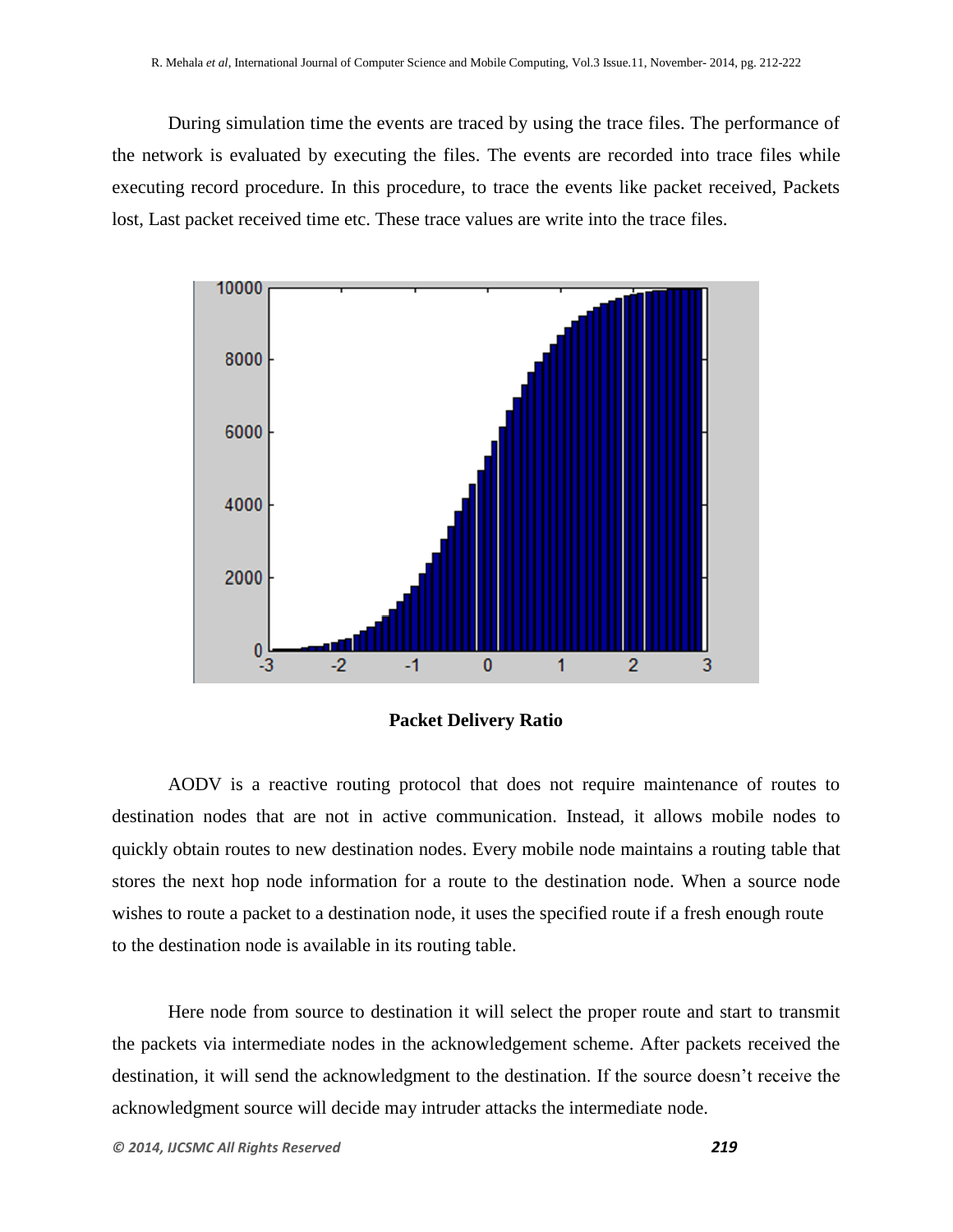



In the event of the absence of a black hole node, the total packet loss rates by AODV and MAODV are about 9.62% and 9.87%, respectively; with one fixed black hole node, the total packet loss rate rises sharply to about 90.42%. With the deployment of DTO nodes, the packet loss rate can be successfully reduced to about 15.7%.

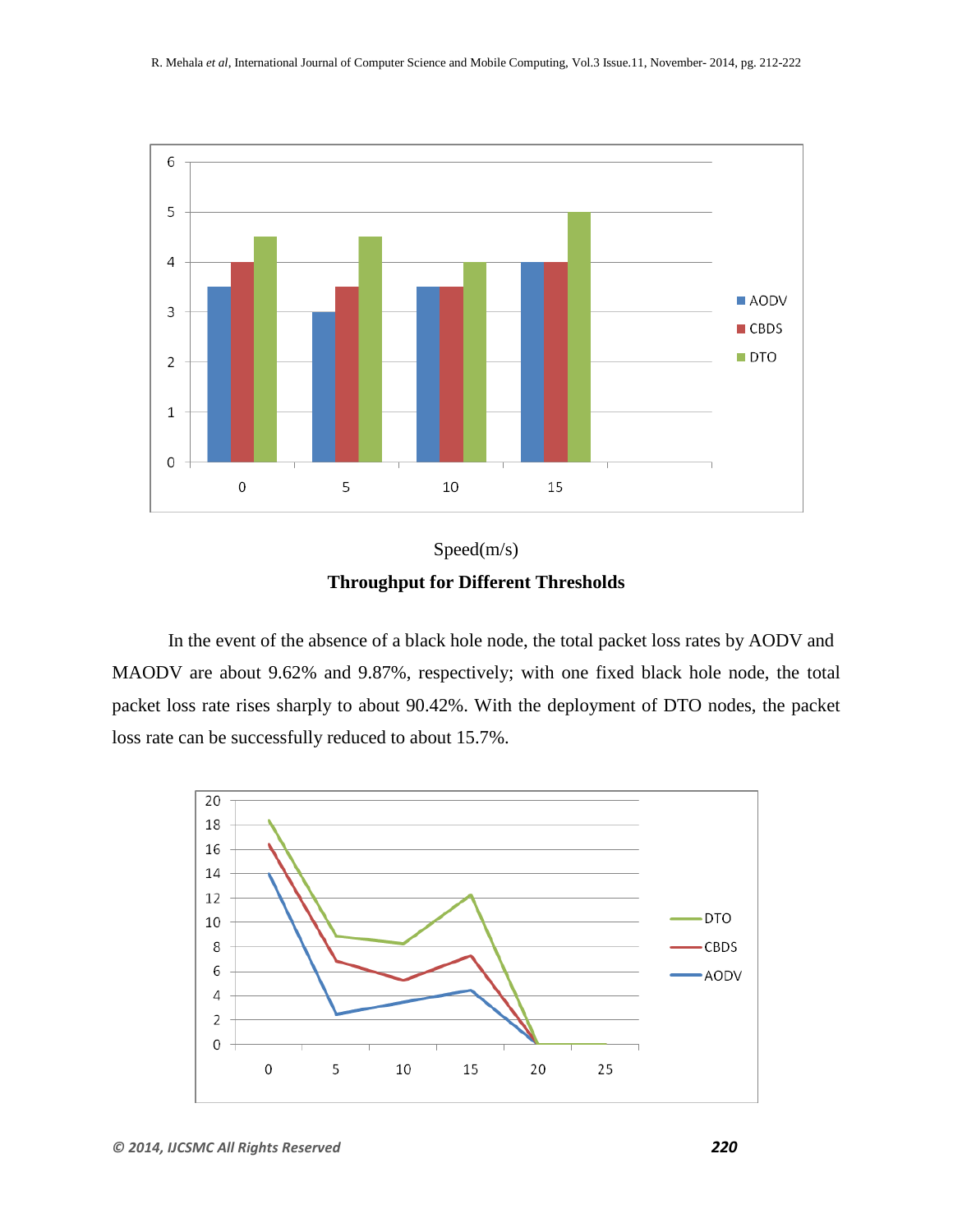The routing overhead of the CBDS reaches the highest value when the threshold is set to 95%. This is attributed to the fact that the detection scheme of CBDS triggers fast when the threshold value is 95% compared with when it is set to 85% or when it is equal to the dynamic threshold value. Thus, the bait packets will be sent many times in the network. It should be noticed that the dynamic threshold value can be adjusted according to the network performance.



**Packet Transferred**

The DTO yields a higher packet delivery ratio compared with CBDS. Finally, the DTO can detect malicious nodes successfully while keeping the packet delivery ratio above 90%. The maximum speed of nodes is varied from 0 to 20 m/s, and the percentage of malicious nodes is fixed to 20%. It is observed that the DTO can still detect malicious nodes successfully while keeping the throughput above 15 000 bit/s.

#### **5. CONCLUSION AND FUTURE ENHANCEMENT**

In this thesis, preventing or detecting malicious nodes launching grayhole or collaborative black hole attacks may lead to serious security concerns. Our proposed scheme use dynamic threshold optimization algorithm for detecting malicious nodes in MANETs under Gray/collaborative black hole attacks. It will automatically self configure itself to check the threshold value low or high before the data is sent. If the threshold value is high, no attacks are in